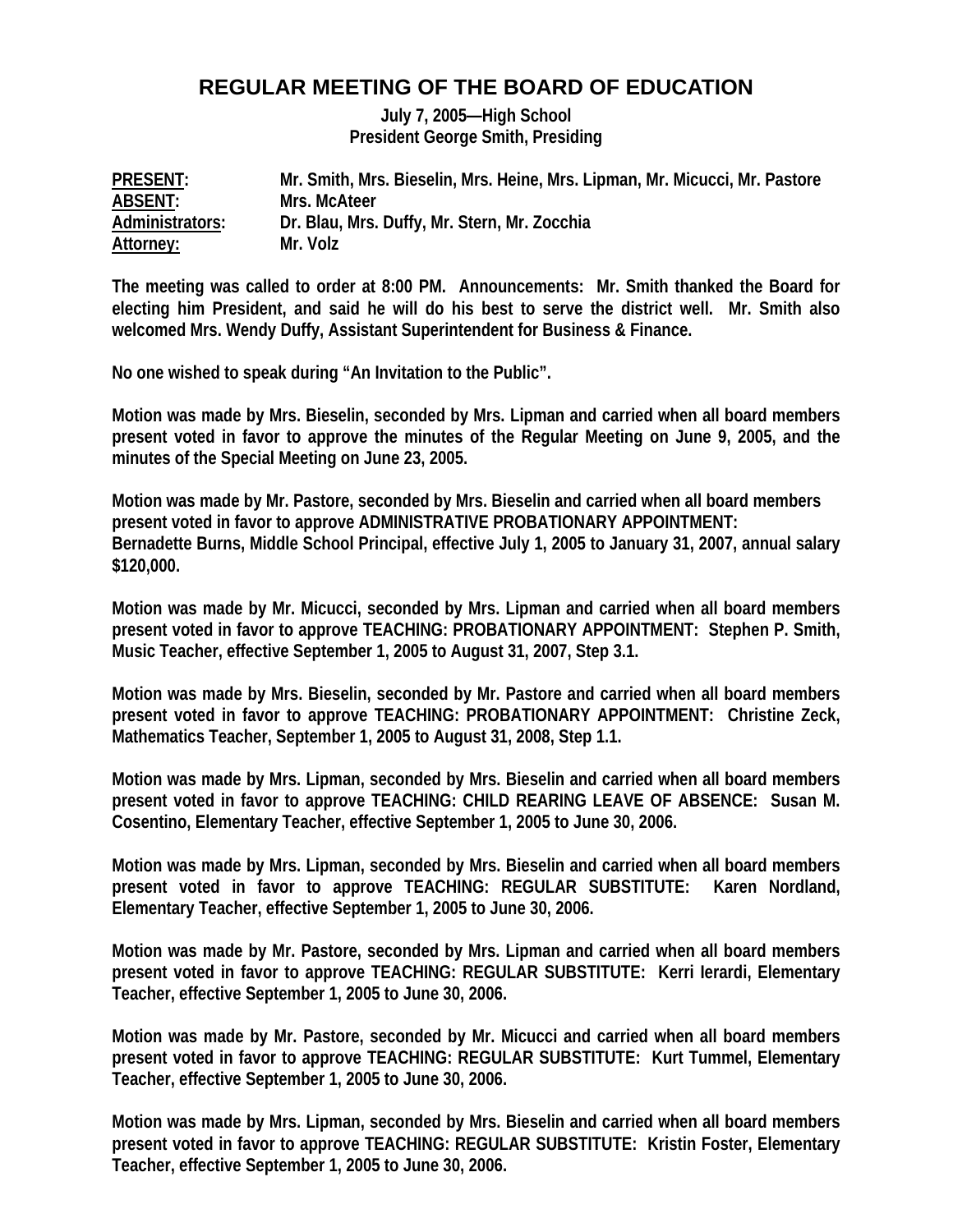## **Page 2 Regular Meeting July 7, 2005**

**Motion was made by Mrs. Lipman, seconded by Mr. Micucci and carried when all board members present voted in favor to approve TEACHING: CHILD BEARING LEAVE OF ABSENCE: Linda Marino, Art Teacher, effective September 1, 2005.** 

**Motion was made by Mrs. Bieselin, seconded by Mrs. Heine and carried when all board members present voted in favor to approve TEACHING: CHILD BEARING LEAVE OF ABSENCE: Christine McCann, Special Education Teacher, effective September 1, 2005.** 

**Motion was made by Mrs. Lipman, seconded by Mrs. Bieselin and carried when all board members present voted in favor to approve TEACHING: CHILD BEARING LEAVE OF ABSENCE: Stephanie Pugliese, English Teacher, effective September 1, 2005.** 

**Motion was made by Mr. Pastore, seconded by Mr. Micucci and carried when all board members present voted in favor to approve TEACHING: PART TIME APPOINTMENT: Marissa Aramini, Reading Teacher, effective September 1, 2005 to June 30, 2006, Step 4.4, prorated at .6.** 

**Motion was made by Mrs. Lipman, seconded by Mrs. Bieselin and carried when all board members present voted in favor to approve TEACHING: RESIGNATION: Barbara A. Contavalle, Foreign Language Teacher, effective August 1, 2005.** 

**Motion was made by Mrs. Bieselin, seconded by Mr. Micucci and carried when all board members present voted in favor to approve TEACHER ASSISTANT: Abolishment of Positions: Be it resolved, that upon the recommendation of the Superintendent of Schools, effective July 1, 2005, the following positions in the West Islip School District be abolished in the teacher assistant area (3 positions) and that the following employees be terminated according to applicable provisions of law: Donna Cummings, Eleni Sipola, Susan Lombardi.** 

**Motion was made by Mrs. Lipman, seconded by Mrs. Bieselin and carried when all board members present voted in favor to approve TEACHER ASSISTANT: RESIGNATION: Marie Marro, Teacher Assistant, effective June 24, 2005.** 

**Motion was made by Mr. Pastore, seconded by Mr. Micucci and carried when all board members present voted in favor to approve CLASSIFIED CIVIL SERVICE: Abolishment of Positions: Be it resolved, that upon the recommendation of the Superintendent of Schools, effective July 1, 2005, the following positions in the West Islip School District be abolished in the school teacher aide area (5 positions) and that the following employees be terminated according to applicable provisions of law: Rose White, Mary Catherine Piccinini, Debra DiCristo, Beverly Norlander, Christine Alongi.** 

**Motion was made by Mrs. Bieselin, seconded by Mr. Micucci and carried when all board members present voted in favor to approve CLASSIFIED CIVIL SERVICE: RESIGNATION: Erin Gavin, Principal Stenographer, effective June 17, 2005.** 

**Motion was made by Mr. Pastore, seconded by Mr. Micucci and carried when all board members present voted in favor to approve CLASSIFIED CIVIL SERVICE: RESIGNATION: Deidre Pagano, Bus Matron, effective June 24, 2005.** 

**Motion was made by Mr. Pastore, seconded by Mr. Micucci and carried when all board members present voted in favor to approve CLASSIFIED CIVIL SERVICE: PROBATIONARY APPOINTMENT: Joseph Guarino, Custodial Worker I, effective July 11, 2005, Step 1, conditional pending fingerprint clearance.**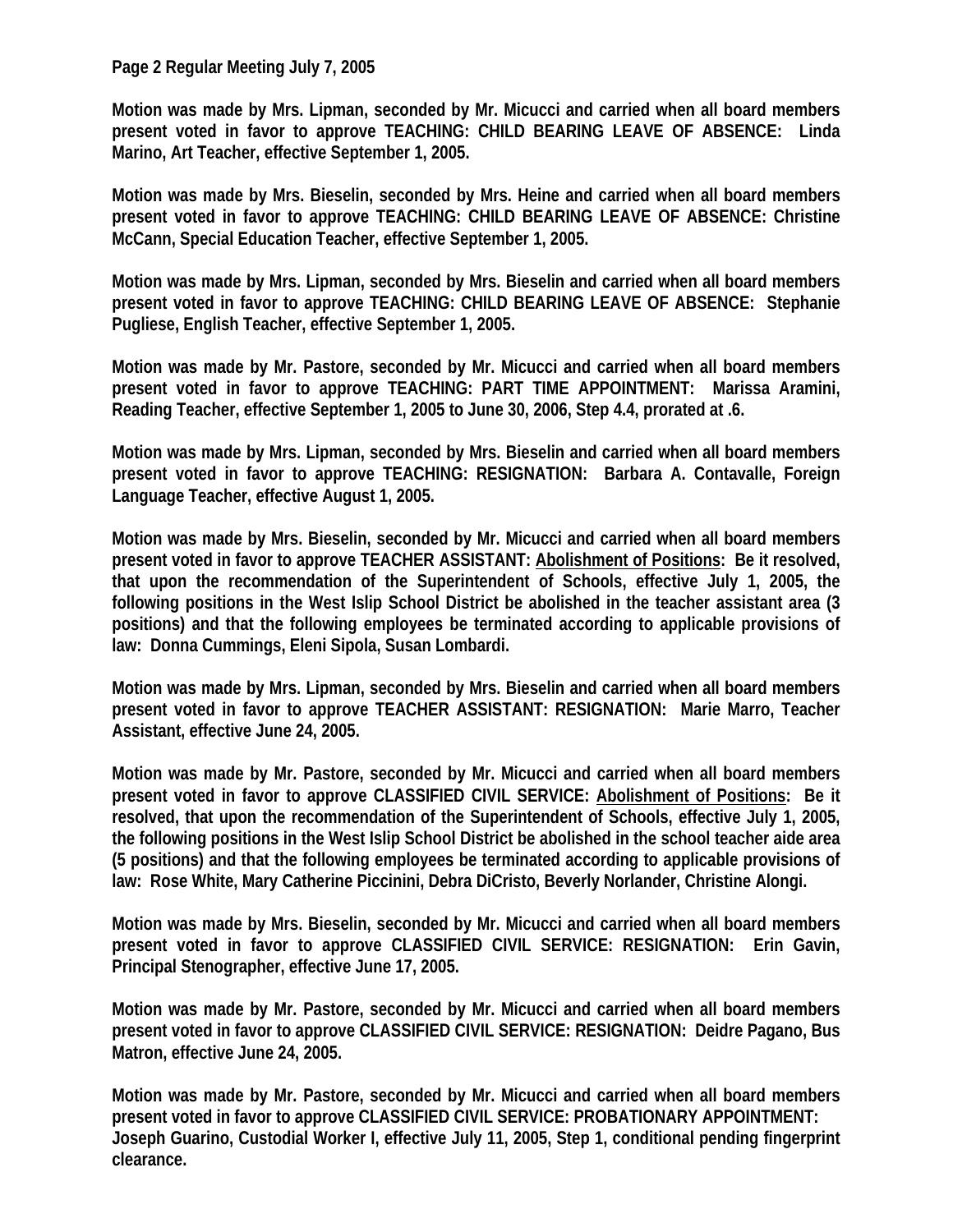## **Page 3 Regular Meeting July 7, 2005**

**Motion was made by Mr. Pastore, seconded by Mrs. Bieselin and carried when all board members present voted in favor to approve CLASSIFIED CIVIL SERVICE: PROBATIONARY APPOINTMENT: Albert Haldenwang, Custodial Worker I, effective July 1, 2005, Step 1, conditional pending fingerprint clearance.** 

**Motion was made by Mr. Pastore, seconded by Mr. Micucci and carried when all board members present voted in favor to approve CLASSIFIED CIVIL SERVICE: PROBATIONARY APPOINTMENT: Cathleen Hirt, Principal Stenographer, effective July 1, 2005, Step 1.** 

**Motion was made by Mrs. Bieselin, seconded by Mrs. Lipman and carried when all board members present voted in favor to approve CLASSIFIED CIVIL SERVICE: PROBATIONARY APPOINTMENT: John Ingrassia, Head Custodian, effective July 1, 2005, Step 6.** 

**Motion was made by Mrs. Lipman, seconded by Mrs. Bieselin and carried when all board members present voted in favor to approve CLASSIFIED CIVIL SERVICE: PROBATIONARY APPOINTMENT: Mary Trupia, PT Food Service Worker, effective June 6, 2005, Step 1.** 

**Motion was made by Mr. Pastore, seconded by Mrs. Bieselin and carried when all board members present voted in favor to approve CLASSIFIED CIVIL SERVICE: SUBSTITUTE FOOD SERVICE WORKER (\$6.50/hr): Fay Krupski, effective June 15, 2005.** 

**Motion was made by Mrs. Lipman, seconded by Mrs. Bieselin and carried when all board members present voted in favor to approve CLASSIFIED CIVIL SERVICE: INTERIM POSITION: Geraldine Sabiston, Interim Head Bus Driver, effective July 1, 2005, \$269.13 per diem.** 

**Motion was made by Mr. Micucci, seconded by Mrs. Lipman and carried when all board members present voted in favor to approve CLASSIFIED CIVIL SERVICE: CHANGE IN STATUS TO CONFIDENTIAL: Frances Nodell, Senior Account Clerk, effective July 25, 2005 (change from Accounts Payable to Benefits).** 

**Motion was made by Mrs. Bieselin, seconded by Mrs. Lipman and carried when all board members present voted in favor to approve CLASSIFIED CIVIL SERVICE: SUBSTITUTE CLERICAL (\$8.83/hr): Angela Frammosa, effective July 5, 2005.** 

**Motion was made by Mr. Micucci, seconded by Mr. Pastore and carried when all board members present voted in favor to approve CLASSIFIED CIVIL SERVICE: SUBSTITUTE CUSTODIAN (\$8.30/hr), effective June 29, 2005: Thomas Devlin; Daniel Ford.** 

**Motion was made by Mrs. Lipman, seconded by Mrs. Bieselin and carried when all board members present voted in favor to approve OTHER: TRANSITION DAYS: Harold Anderson, Retired Udall Road Middle School Principal, effective July 1, 2005 to August 31, 2005 (maximum 20 days at per diem rate of \$609.45).** 

**Motion was made by Mrs. Bieselin, seconded by Mr. Pastore and carried when all board members present voted in favor to approve OTHER: SUBSTITUTE TEACHERS (\$85 per diem): Marie Marro, effective July 1, 2005; Lindsay Nickerson, effective September 6, 2005.** 

**Motion was made by Mrs. Bieselin, seconded by Mr. Micucci and carried when all board members present voted in favor to approve OTHER: INTERNSHIP: Robyn Amundsen, School Psychologist Intern, effective September 5, 2005.**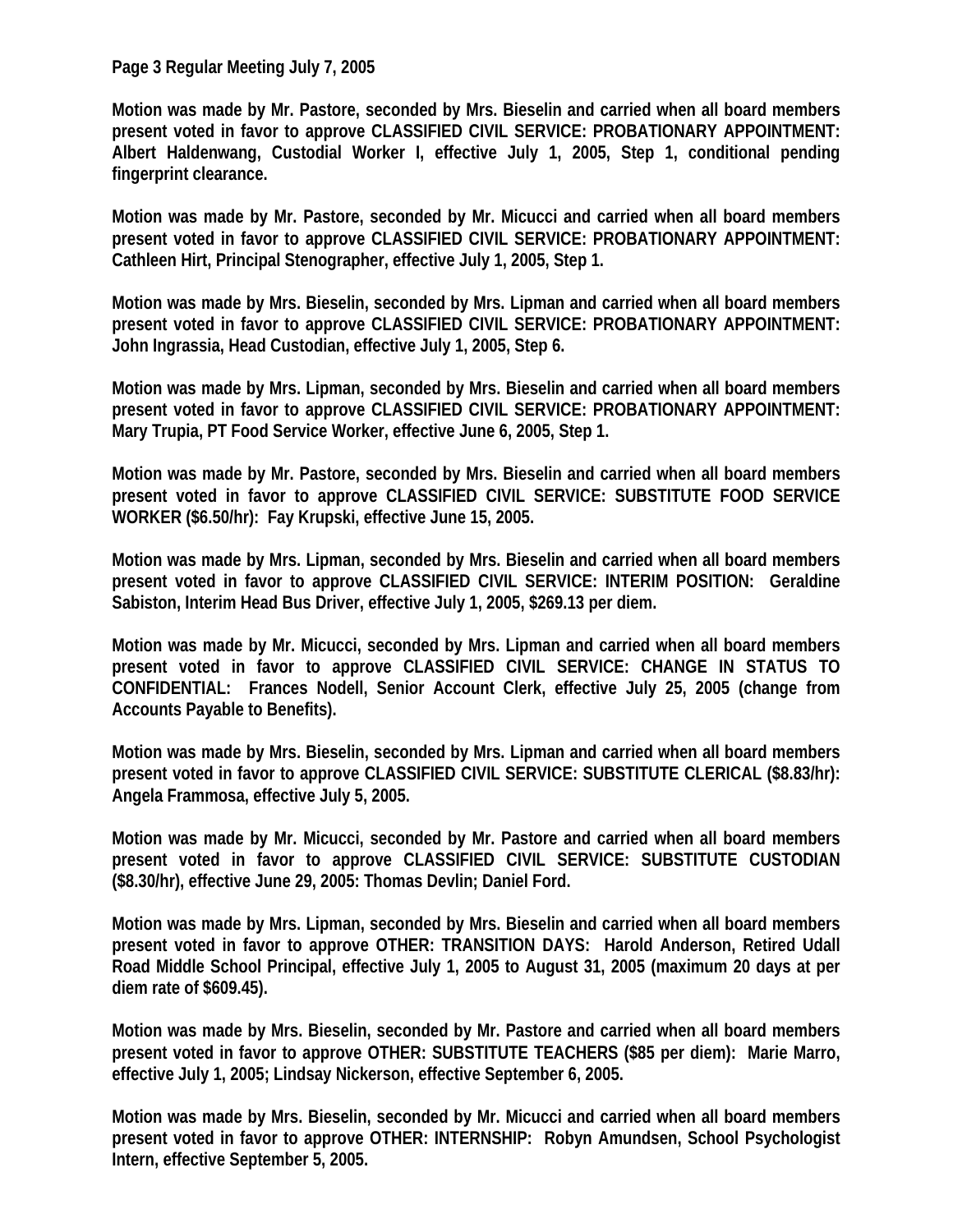## **Page 4 Regular Meeting July 7, 2005**

**Motion was made by Mrs. Lipman, seconded by Mr. Micucci and carried when all board members present voted in favor to approve OTHER: FALL COACHES 2005 High School: Football: Tim Horan, Varsity Head Coach; Steve Mileti, Asst. Varsity Coach; Anthony Yuli, Asst. Varsity Coach; Steve Lenowicz, Head JV Coach; Nick LaGiglia, Asst. JV Coach; Greg Ziems, Freshman Coach; Dennis Montalto, Asst. Freshman Coach. Girls Soccer: Debora Colvell, Head Varsity Coach; Jim Albert, Asst. Varsity Coach; Nick Grieco, JV Coach; James Beuther, JV 2 Coach. Boys Soccer: Ed Pieron, Head Varsity Coach; Brian Cameron, Asst. Varsity Coach; Tony Mellino, JV Coach; Scott Key, JV9 Coach. Girls Swimming: Duane Green, Head Varsity Coach; Robert Kollar, Asst. Varsity Coach. Girls Gymnastics: Karyn Storan, Head Varsity Coach; George Botsch, JV Coach. Field Hockey: Josephine Hassett, Varsity Coach; JoAnne Orehosky, JV Coach. Cross Country: Christopher Kaigh, Boys Varsity Coach; Margaret Okurowski, Girls Varsity Coach. Boys Volleyball: James Klimkoski, Varsity Coach; Frank Franzone, JV Coach. Girls Volleyball: Trisha Tramaglini, Varsity Coach; Diane Morris, JV Coach. Kickline: Erica Gross, Varsity Coach. Cheerleading: Jennifer Shelorke, Varsity Coach. Middle School Coaches Fall 2005: Football: John Fernandez, Head 7-8 Udall Coach; Shawn Rush, Asst. 7-8 Udall Coach; Vincent Luvera, Head 7-8 Beach Coach; John Lavery, Asst. 7-8 Beach Coach. Girls Soccer: Brian Dieumegard, Udall 7-8 Coach; Colleen Reilly, Beach 7-8 Coach. Boys Soccer: Ed Armando, Udall 7-8 Coach; Jeremy Robertson, Beach 7-8 Coach. Cross Country: Michelle Studley, Beach Boys & Girls Coach; Kevin Murphy, Udall Boys & Girls Coach. Cheerleading: Cindy Innamorato, Udall 7-8 Coach – Fall Football Season; Dina Barone, Udall 7-8 Coach, Early Winter Basketball Season. Tennis: Thomas Louden, Girls 7-8 Udall/Beach.** 

**Motion was made by Mr. Pastore, seconded by Mr. Micucci and carried when all board members present voted in favor to approve OTHER: EQUIPMENT/UNIFORM COORDINATORS 2005-06: Scott Craig, High School; Pat Lang, Udall Road Middle School; Vinny Luvera and Denise Cain, Beach Street Middle School.** 

**Motion was made by Mrs. Bieselin, seconded by Mrs. Lipman and carried when all board members present voted in favor to approve OTHER: ATHLETIC TRAINER 2005-06: Nicole Perperis, Fall & Winter Season; Melinda Monahan, Spring Season.** 

**CURRICULUM DATE: Mr. Stern gave a Summer School update.** 

**Motion was made by Mr. Pastore, seconded by Mrs. Lipman and carried when all board members present voted in favor to charge fee of \$10 per Regents examination to non-residents who are not registered for a summer school course, but taking a Regents exam.** 

**The Treasurer's Report for May was presented. The beginning balance was \$29,118,807.11, and the ending balance \$29,939,116.53.** 

**Motion was made by Mrs. Bieselin, seconded by Mrs. Lipman and carried when all board members present voted in favor to approve Days of Religious Observance for 2005-06 (used for calculating daily attendance for SA-19): 2005: September 19-Sukkoth; November 1-All Saint's Day; December 8- Immaculate Conception; 2006: January 6-Epiphany; March 1-Ash Wednesday; March 6-Orthodox Christian Lent; March 14-Purim; March 17-St. Patrick's Day; May 25-Ascension Thursday; June 2- Shavuot.** 

**Motion was made by Mrs. Lipman, seconded by Mrs. Bieselin and carried when all board members present voted in favor to approve bid for Gasoline. Bid was awarded to Fleetcor Technologies. 87 octane @ \$1.8987/gallon; 89 octane @ \$1.9437/gallon; diesel @ \$1.9968/gallon.**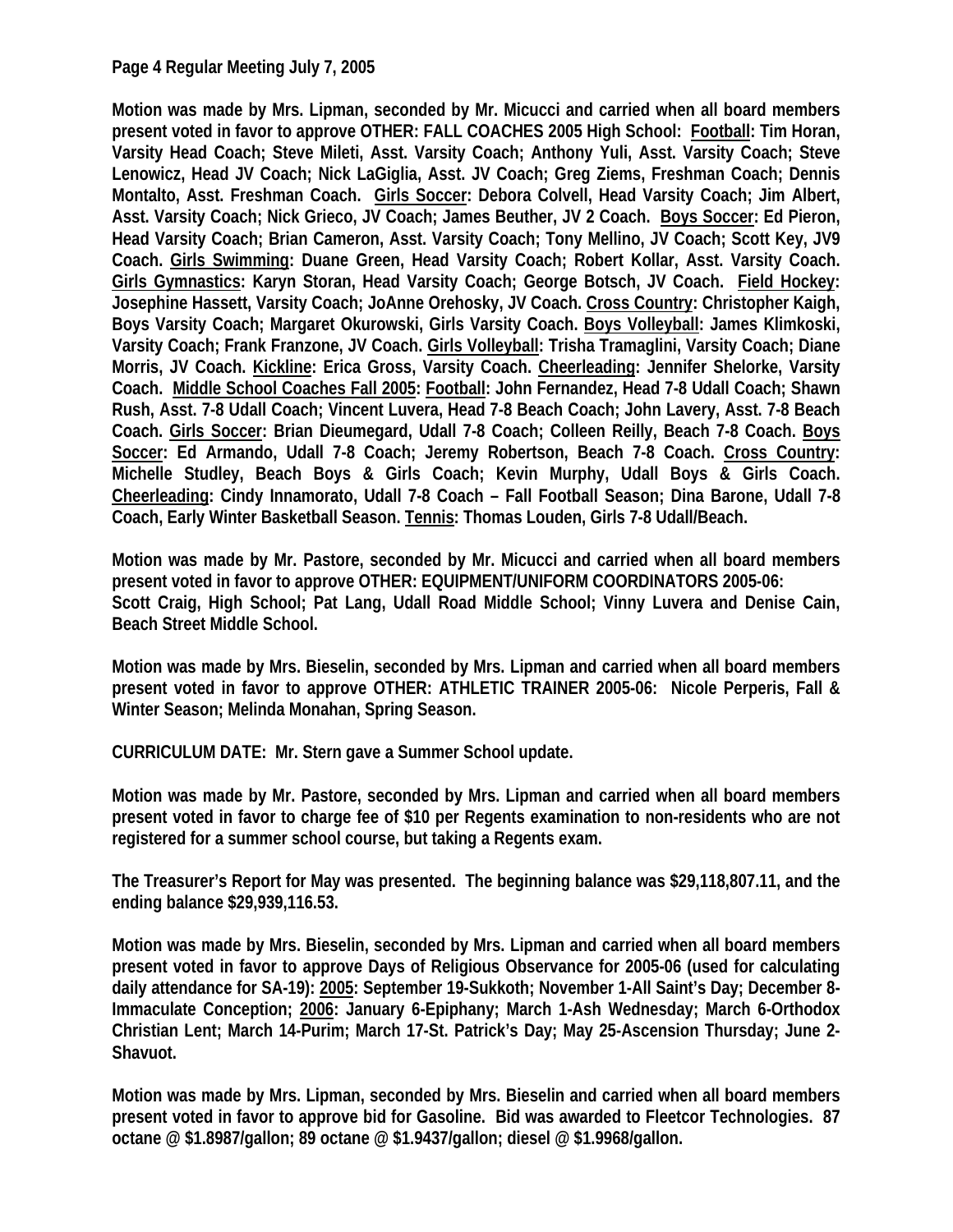**Page 5 Regular Meeting July 7, 2005** 

**Motion was made by Mr. Micucci, seconded by Mrs. Lipman and carried when all board members present voted in favor to approve bid for Electrical Repair and Services. Bid was awarded to Dennis Bott Electrical Contracting, Corp.** 

**Motion was made by Mr. Micucci, seconded by Mrs. Bieselin and carried when all board members present voted in favor to approve bid for Frozen Foods. Bid was awarded to: H. Schrier & Co., Mivila; Savory Foods; T.A. Morris; total bid award \$16,552.24.** 

**Motion was made by Mr. Micucci, seconded by Mrs. Bieselin and carried when all board members present voted in favor to approve bid for Bread. Bid was awarded to: Modern Italian Bakery; total bid award \$23,740.36.** 

**Motion was made by Mr. Micucci, seconded by Mrs. Bieselin and carried when all board members present voted in favor to approve bid for Coffee. Bid was awarded to: Galaxy Coffee Service; total bid award \$1,417.92.** 

**Motion was made by Mrs. Bieselin, seconded by Mr. Micucci and carried when all board members present voted in favor to approve bid for Frozen Drinks. Bid was awarded to: Savory Foods; total bid award \$97.40.** 

**Motion was made Mr. Pastore, seconded by Mrs. Bieselin and carried when all board members present voted in favor to approve bid for Drinks. Bid was awarded to: Coca Cola \$480.; Cookies and More \$12,928.45; Jaybee Distributors \$3,509.25; Pepsi-Meadowbrook \$9,089.10; Savory Foods \$4,672.50; Snapple \$855.; T.A. Morris \$435.; total bid award \$31,969.30.** 

**Motion was made by Mrs. Bieselin, seconded by Mrs. Lipman and carried when all board members present voted in favor to approve bid for Meat. Bid was awarded to: Flynn's Provisions \$39.90; TA Morris \$2,862.30; total bid award \$2,902.20.** 

**Motion was made by Mr. Pastore, seconded by Mrs. Bieselin and carried when all board members present voted in favor to approve bid for Bagels. Bid was awarded to: Modern Italian Bakery \$9,500.** 

**Motion was made by Mrs. Bieselin, seconded by Mrs. Lipman and carried when all board members present voted in favor to approve bid for Grocery. Bid was awarded to: H. Schrier & Co. \$7,235.13; Jaybee Distributors \$57.12; Mivila \$1741.43; Savory Foods \$1321.31; T.A. Morris \$156.48; total bid award \$10,511.47.** 

**Motion was made by Mr. Micucci, seconded by Mr. Pastore and carried when all board members present voted in favor to approve bid for Milk. Bid was awarded to Oaktree Dairy \$57,522.50.** 

**Motion was made by Mrs. Bieselin, seconded by Mrs. Lipman and carried when all board members present voted in favor to approve bid for Dairy. Bid was awarded to: H. Schrier & Co. \$3,220.; Mivila \$331.53; Savory Foods \$1,555.36; TA Morris \$3,890.16; total bid award \$8,997.05.** 

**Motion was made by Mrs. Bieselin, seconded by Mrs. Heine and carried when all board members present voted in favor to approve bid for Ice Cream. Bid was awarded to Wards \$8,395.30.**